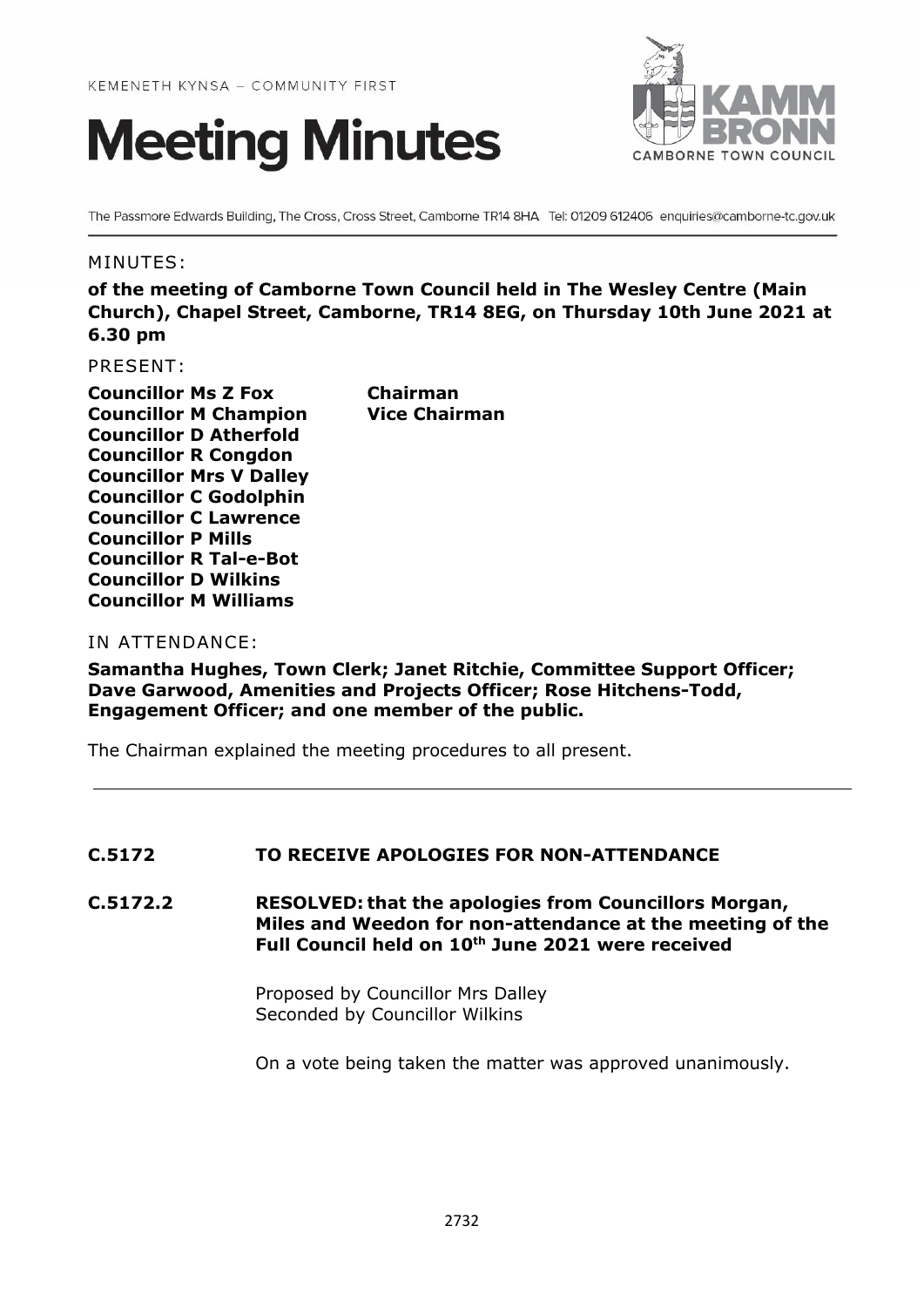#### **C.5173 CHAIRMAN'S ANNOUNCEMENTS**

The Chairman informed members that a Responsible Finance Officer had been appointed and had started in post on 7<sup>th</sup> June.

The Committee Support Officer would be leaving at the end of the month and was thanked by the Chairman for her work with the Town Council.

**C.5174 MEMBERS TO DECLARE DISCLOSABLE PECUNIARY INTERESTS AND NON-REGISTERABLE INTERESTS (INCLUDING THE DETAILS THEREOF) IN RESPECT OF ANY ITEMS ON THIS AGENDA INCLUDING ANY GIFTS OR HOSPITALITY EXCEEDING £25**

> Councillors Mrs Dalley and Ms Fox declared interest in agenda item 20 as they were members of Camborne Town Deal Board.

> Councillor Godolphin declared interest in agenda item 21 as he was a tenant of Coastline Housing.

## **C.5175 TO APPROVE WRITTEN REQUEST(S) FOR DISPENSATIONS**

Councillors Mrs Dalley and Ms Fox had submitted a written request regarding agenda item 20 as they were members of Camborne Town Deal Board.

Councillor Mrs Dalley had submitted a written request regarding agenda item 22 as she used Park Gerry which was a Town Deal Board Project.

## **C.5175.2 RESOLVED: that written requests for dispensations from Councillors Mrs Dalley and Ms Fox were approved**

Proposed by Councillor Ms Fox Seconded by Councillor Champion

On a vote being taken the matter was approved unanimously.

## **C.5176 TO RECEIVE AND APPROVE THE MINUTES OF THE MEETING OF THE FULL COUNCIL HELD ON 19TH MAY 2021**

The minutes were amended to include Councillor Lawrence's membership of the Staffing Committee.

# **C.5176.2 RESOLVED: that the amended minutes of the meeting of the Full Council held on 19th May 2021 were approved, for signing by the Chairman**

Proposed by Councillor Ms Fox Seconded by Councillor Champion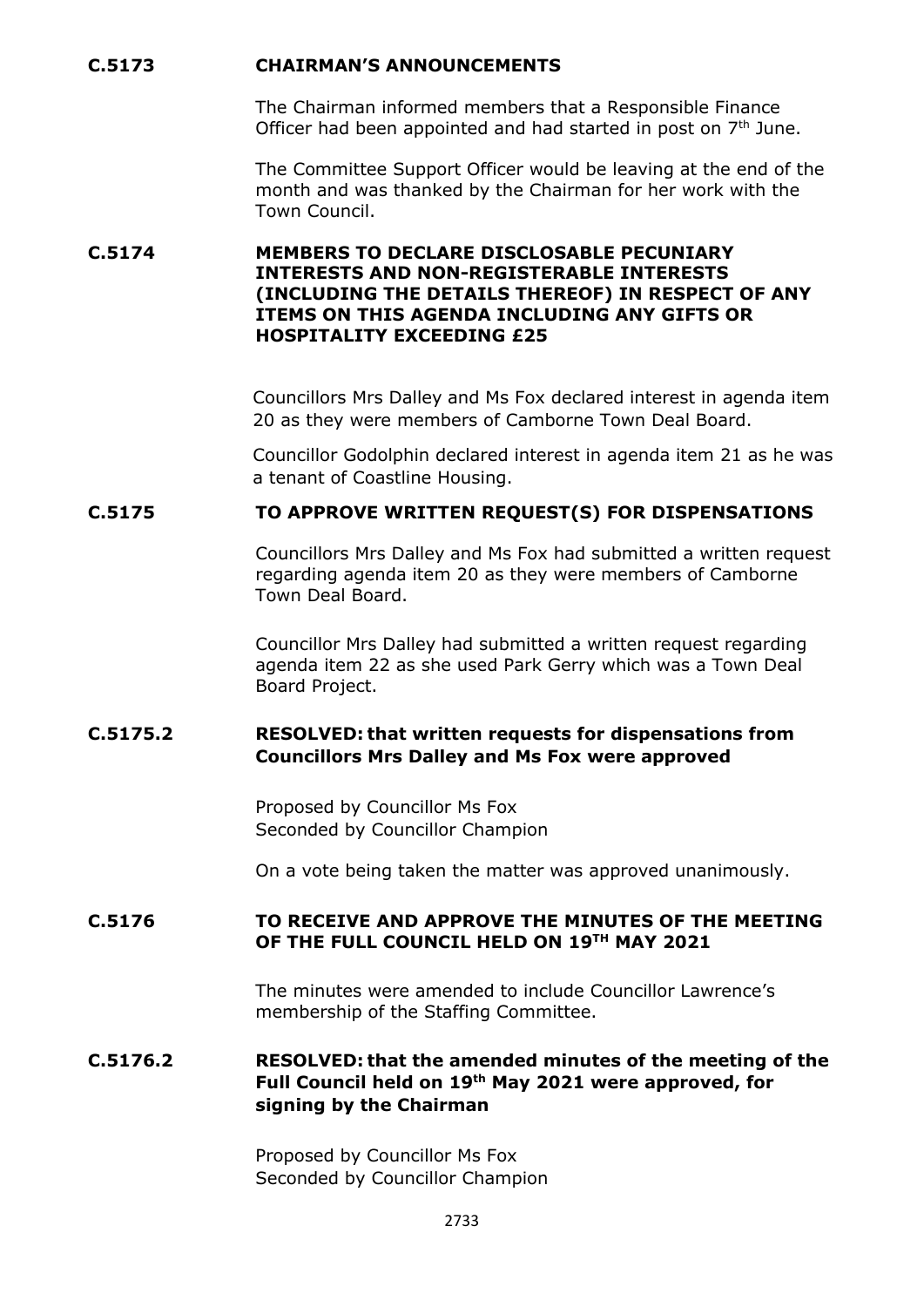On a vote being taken the matter was approved unanimously.

# **C.5177 TO RECEIVE THE MINUTES OF THE FOLLOWING COMMITTEE MEETINGS:**

**i) Finance & General Purposes Committee 27th May 2021**

## **C.5177.2 RESOLVED: that the minutes of the Finance & General Purposes Committee 27th May 2021, were received**

Proposed by Councillor Williams Seconded by Councillor Lawrence

On a vote being taken the matter was approved unanimously.

# **C.5178 MATTERS ARISING, FOR INFORMATION ONLY, WHERE NOT INCLUDED BELOW**

Councillor Godolphin asked for clarification of item C.5145, regarding presentation of Councillors' long-service awards. The Chairman confirmed that the plaques were awarded to Councillors that had served two terms in office, regardless of whether they were continuing in office.

Councillor Godolphin suggested that members representing outside organisations submit a written report for members' information. The Town Clerk confirmed that this was in hand. The Chairman requested that representatives report back to Full Council.

**C.5179 PUBLIC PARTICIPATION (SUBJECT TO STANDING ORDER 3e MEMBERS OF THE PUBLIC ARE PERMITTED TO MAKE REPRESENTATIONS, ANSWER QUESTIONS AND GIVE EVIDENCE IN RESPECT OF ANY ITEM OF BUSINESS INCLUDED IN THE AGENDA, UP TO A MAXIMUM OF FIFTEEN MINUTES).**

There were no requests for Public Participation.

## **C.5180 TO RECEIVE A PRESENTATION AND UPDATE FROM BID CAMBORNE REGARDING CURRENT PROJECTS AND AGREE ACTION**

As BID Camborne were unable to attend, the presentation was deferred until the July meeting of Full Council.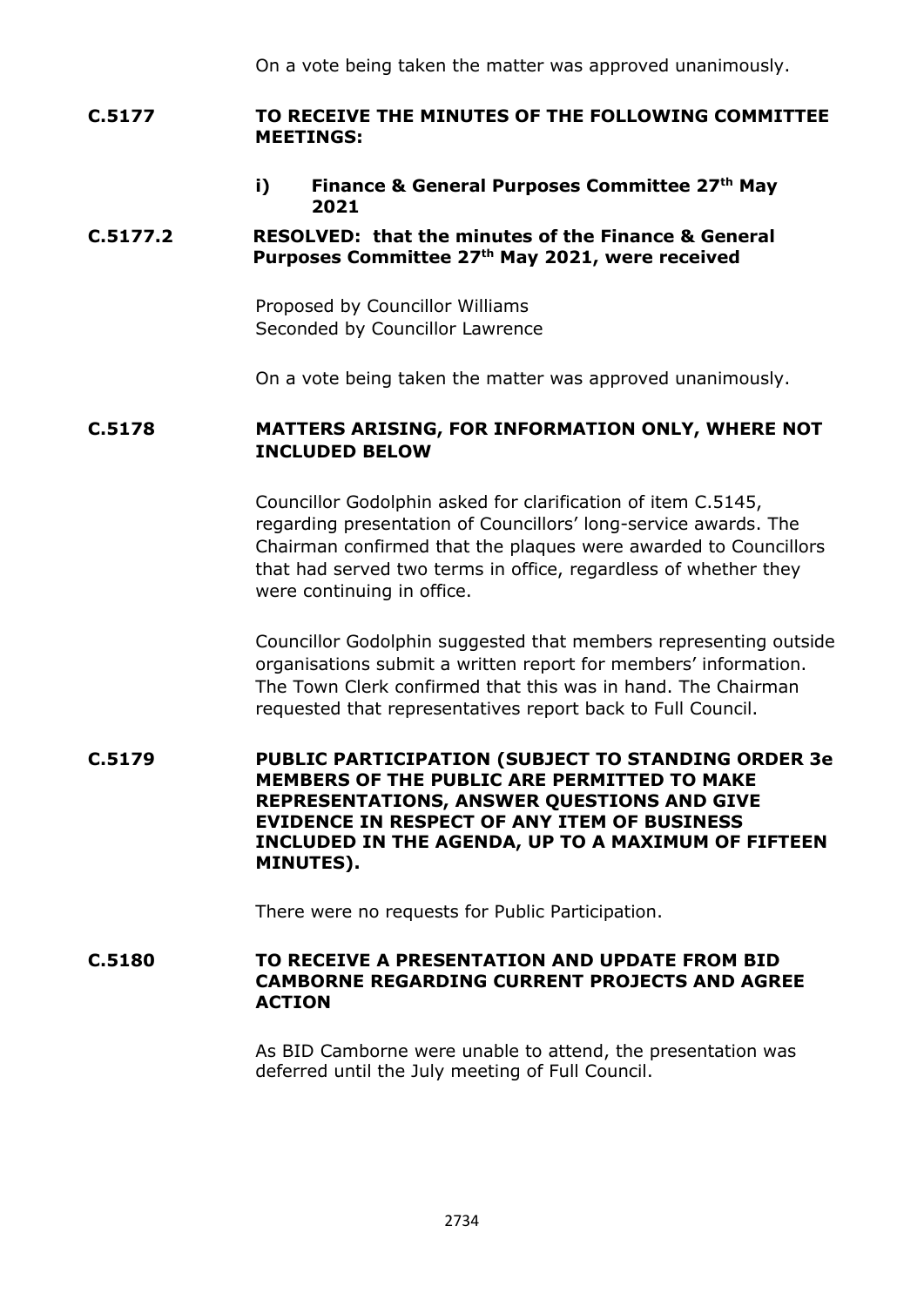# **C.5180.2 RESOLVED: that a presentation and update from BID Camborne regarding current projects was deferred until the July meeting of Full Council**

Proposed by Councillor Godolphin Seconded by Councillor Atherfold

On a vote being taken the matter was approved unanimously.

## **C.5181 TO RECEIVE A SOUTH-WEST COUNCILS ASSOCIATE NEWSLETTER FOR MAY 2021 AND AGREE ACTION**

## **C.5181.2 RESOLVED: that a South-West Councils Associate Newsletter for May 2021 was received and noted**

Proposed by Councillor Ms Fox Seconded by Councillor Champion

On a vote being taken the matter was approved unanimously.

## **C.5182 TO APPROVE THE HEALTH & SAFETY POLICY STATEMENT**

## **C.5182.2 RESOLVED: that the Health & Safety Policy Statement was approved**

Proposed by Councillor Lawrence Seconded by Councillor Atherfold

On a vote being taken the matter was approved unanimously.

#### **C.5183 TO APPROVE THE ENVIRONMENTAL POLICY STATEMENT**

It was noted that this could be refined as necessary by the Climate Action Working Group, which would be meeting on 16<sup>th</sup> June.

#### **C.5183.2 RESOLVED: that the Environmental Policy Statement was approved**

Proposed by Councillor Godolphin Seconded by Councillor Ms Fox

On a vote being taken the matter was approved unanimously.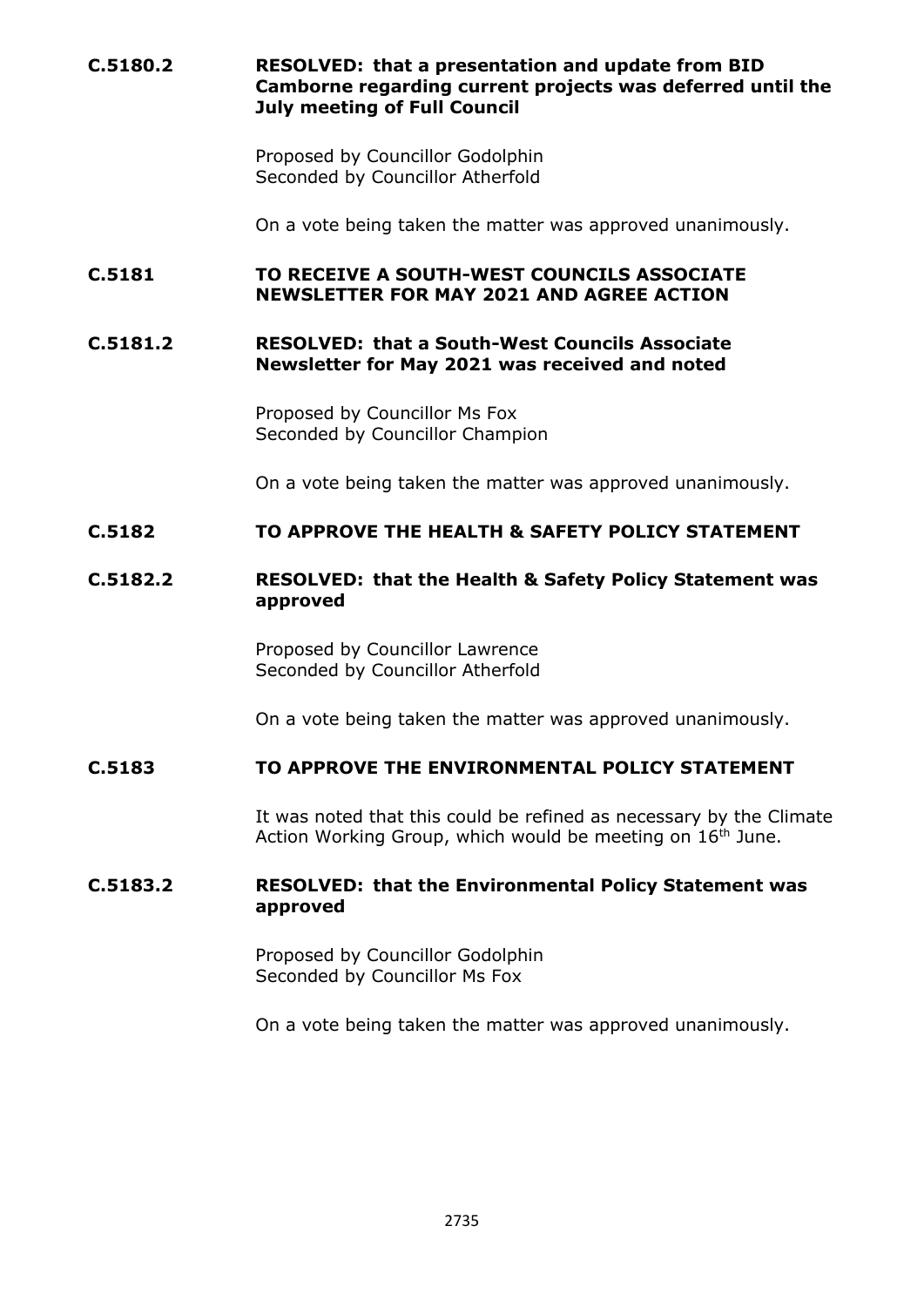**C.5184 TO CONSIDER FLYING THE UNION FLAG FROM THE PASSMORE EDWARDS BUILDING FOR THE QUEEN'S OFFICIAL BIRTHDAY ON 12TH JUNE 2021**

> Members considered the request, noting that this year the Queen was celebrating her 95<sup>th</sup> birthday.

#### **C.5184.2 RESOLVED: that the Union Flag was flown from the Passmore Edwards Building to acknowledge the Queen's official birthday on 12th June 2021**

Proposed by Councillor Godolphin Seconded by Councillor Mrs Dalley

On a vote being taken the matter was approved by a majority, with six votes in favour, three votes against and two abstentions.

**C.5185 TO RECEIVE A MOTION FROM COUNCILLOR NIGEL MILES: THAT CAMBORNE TOWN COUNCIL SERIOUSLY REVIEWS ITS POSITION AND RESPONSE TO A "RESOLUTE FOR RECYCLING" POLICY FOR ALL ACROSS THE PARISH, IN VIEW OF THE PLEDGE TO BE A CARBON NEUTRAL TOWN COUNCIL BY 2025**

> As Councillor Miles was unable to attend this meeting, he had requested that this item was deferred until the July meeting of Full Council.

**C.5185.2 RESOLVED: that a motion from Councillor Nigel Miles: that Camborne Town Council seriously reviews its position and response to a "Resolute for Recycling" policy for all across the parish, in view of the pledge to be a Carbon Neutral Town council by 2025, was deferred until the July meeting of Full Council, when Councillor Miles would be present**

> Proposed by Councillor Ms Fox Seconded by Councillor Champion

On a vote being taken the matter was approved unanimously.

**C.5186 TO RECEIVE A MOTION FROM COUNCILLOR COLIN GODOLPHIN: THAT ALL COUNCILLORS ARE ELECTRONICALLY SENT AGENDAS AND PAPERWORK FOR ALL MEETINGS, IRRESPECTIVE OF WHETHER THEY ARE ON A COMMITTEE OR NOT**

> Councillor Godolphin spoke in support of the proposal, which would allow all members to be kept informed of developments within the Council.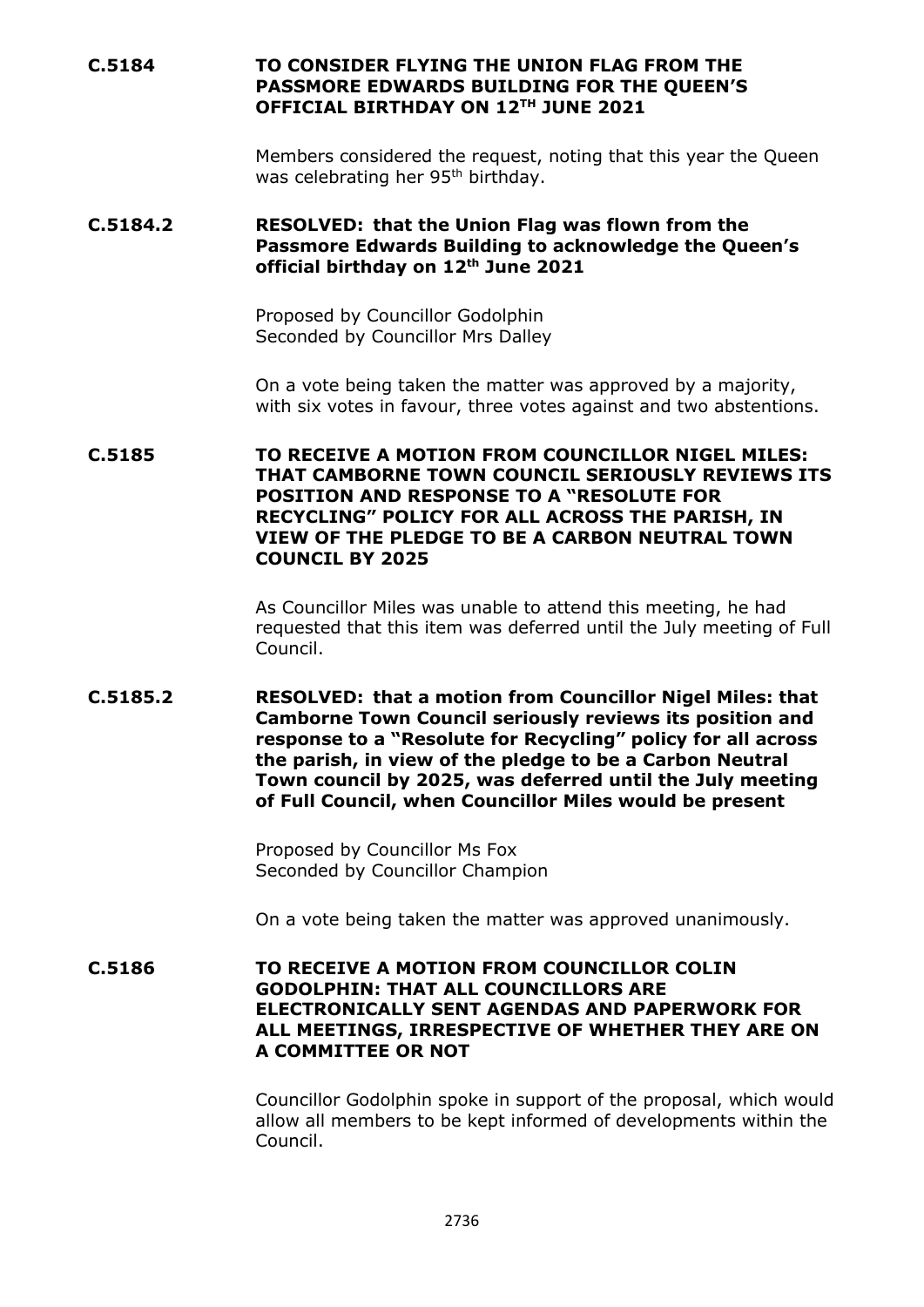The Chairman proposed the addition of a caveat, that members should be allowed to opt out of receiving the information and that members can specify their preferred e-mail address.

**C.5186.2 RESOLVED: that a motion from Councillor Colin Godolphin: that all Councillors are electronically sent agendas and paperwork for all meetings, irrespective of whether they are on a committee or not, was received and approved, with a caveat that members are permitted to opt out and can specify a preferred email address for receiving the information**

> Proposed by Councillor Godolphin Seconded by Councillor Champion

On a vote being taken the matter was approved unanimously.

## **C.5187 TO RECEIVE A WRITTEN REPORT FROM THE ENGAGEMENT OFFICER REGARDING LIBRARY CONSULTATION HOURS, AGREE ACTION AND AUTHORISE EXPENDITURE**

The Engagement Officer presented a written report showing the results of a public consultation regarding Library opening hours. The response had been low as this was a digital consultation because of Covid restrictions. Respondents had indicated a preference for the library to be open on Tuesdays, the most popular times being from 10.30am – 6.30pm. Town Council staff had noticed a significant number of enquiries for the Library on Tuesdays.

Members considered the report.

**C.5187.2 RESOLVED: that a written report from the Engagement Officer regarding Library consultation hours was received and that additional Library opening hours on Tuesdays from 10.30am to 6.30pm were approved**

> Proposed by Councillor Godolphin Seconded by Councillor Atherfold

On a vote being taken the matter was approved unanimously.

#### **C.5188 TO RECEIVE A WRITTEN REPORT FROM THE ENGAGEMENT OFFICER REGARDING REMEMBRANCE DAY ACTIVITIES, AGREE ACTION AND AUTHORISE EXPENDITURE**

The Engagement Officer presented a report regarding the 2021 Remembrance Day Parade in Camborne. The Royal British Legion had requested support from the Town Council to assist with road closures and stewarding and provide public liability insurance cover. The Town Council had previously agreed, in principle, to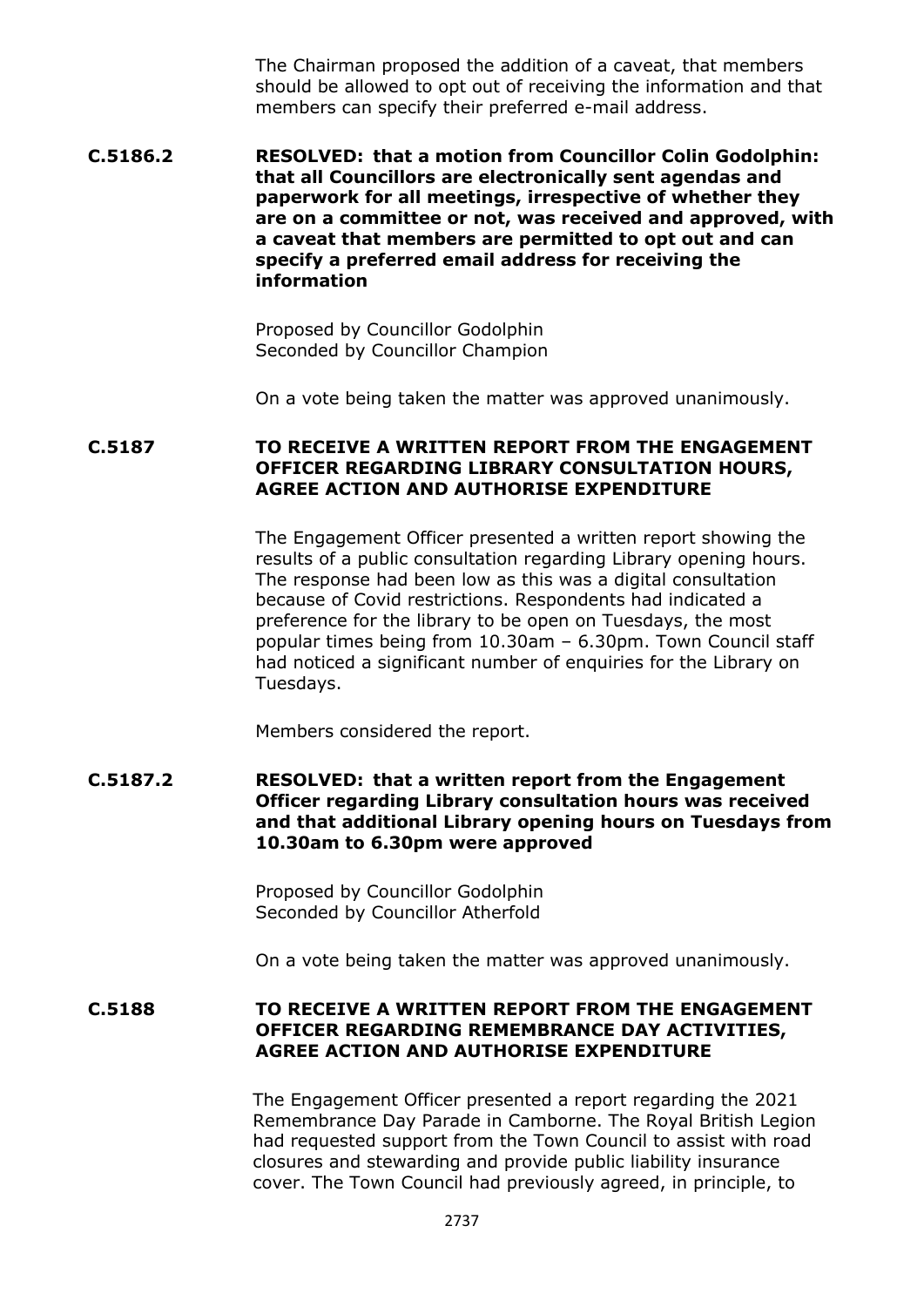offer its assistance. The Engagement Officer recommended that members form a Working Party to plan and manage the event and that the Town Council approves Traffic Management Training for volunteer stewards.

Members considered the Engagement Officer's report and the importance of the Town Council's support.

#### **C.5188.2 RESOLVED: that a written report from the Engagement Officer regarding Remembrance Day activities was received**

Proposed by Councillor Ms Fox Seconded by Councillor Atherfold

On a vote being taken the matter was approved by a majority, with one abstention.

#### **C.5188.3 RESOLVED: that the Town Council forms a Remembrance Day Parade Working Party and invites volunteers to join**

Proposed by Councillor Godolphin Seconded by Councillor Wilkins

On a vote being taken the matter was approved by a majority, with two abstentions.

## **C.5188.4 RESOLVED: that Councillors Ms Fox, Godolphin and Wilkins were appointed as this Council's representatives on the Remembrance Day Parade Working Party**

Proposed by Councillor Godolphin Seconded by Councillor Wilkins

On a vote being taken the matter was approved by a majority, with one abstention.

#### **C.5188.5 RESOLVED: that expenditure of up to £200 was approved for associated fees for the approval, notifications and insurance required for the 2021 Remembrance Day Parade, funding to be taken from the Marketing and Promotions budget**

Proposed by Councillor Godolphin Seconded by Councillor Mrs Dalley

On a vote being taken the matter was approved by a majority, with two abstentions.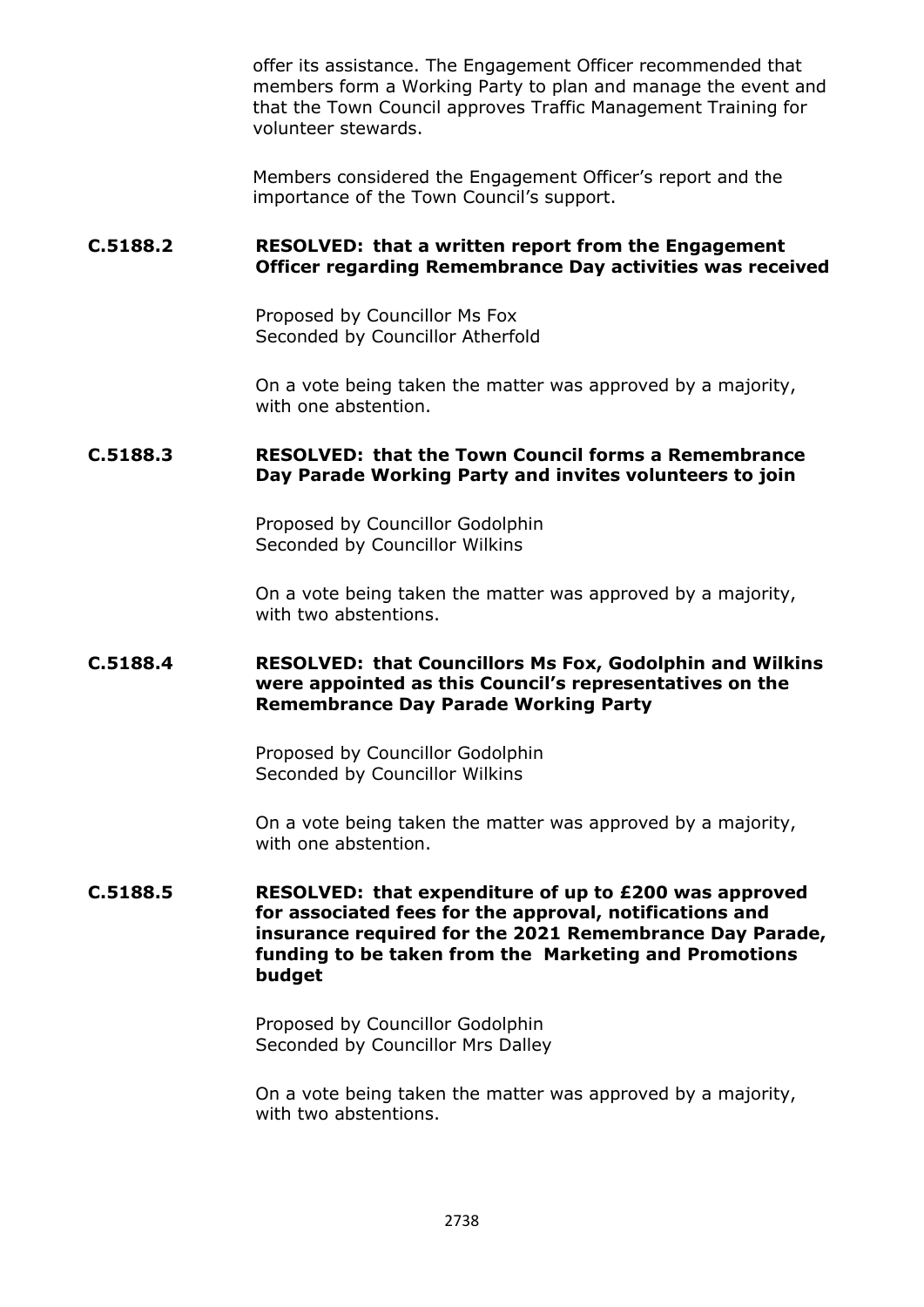**C.5188.6 RESOLVED: that expenditure of up to £675 was approved for hosting a Traffic Management Course for up to fifteen persons at the Passmore Edwards Building on 10th July 2021, funding to be taken from the training budget** 

> Proposed by Councillor Godolphin Seconded by Councillor Wilkins

On a vote being taken the matter was approved by a majority, with one vote against and one abstention.

**C.5189 THAT THE COUNCIL RESOLVES, UNDER THE 1960 PUBLIC BODIES (ADMISSION TO MEETINGS) ACT TO EXCLUDE THE PRESS AND PUBLIC DUE TO THE CONFIDENTIAL NATURE OF THE BUSINESS TO BE DISCUSSED**

## **C.5189.2 RESOLVED: that under the 1960 Public Bodies (Admission to Meetings) Act the press and public were excluded due to the confidential nature of the business to be discussed**

Proposed by Councillor Mrs Dalley Seconded by Councillor Ms Fox

On a vote being taken the matter was approved unanimously.

## **C.5190 TO RECEIVE A WRITTEN UPDATE ON THE TOWN DEAL FROM THE ENGAGEMENT OFFICER, AGREE ACTION AND AUTHORISE EXPENDITURE**

The Engagement Officer informed members that Camborne had been awarded significant capital investment through the Town Deal, which would support eight planned projects. Camborne Town Deal Board's next priority was to work on the development of its business plan, through a Heads of Terms agreement.

## **C.5190.2 RESOLVED: that a written update on the Town Deal from the Engagement Officer was received**

Proposed by Councillor Ms Fox Seconded by Councillor Atherfold

On a vote being taken the matter was approved unanimously.

Having declared an interest in the next agenda item, Councillor Godolphin left the meeting at 7.07pm.

#### **C.5191 TO RECEIVE A REQUEST FROM COASTLINE HOUSING REGARDING THE SALE OF HOUSING STOCK, AGREE ACTION AND AUTHORISE EXPENDITURE**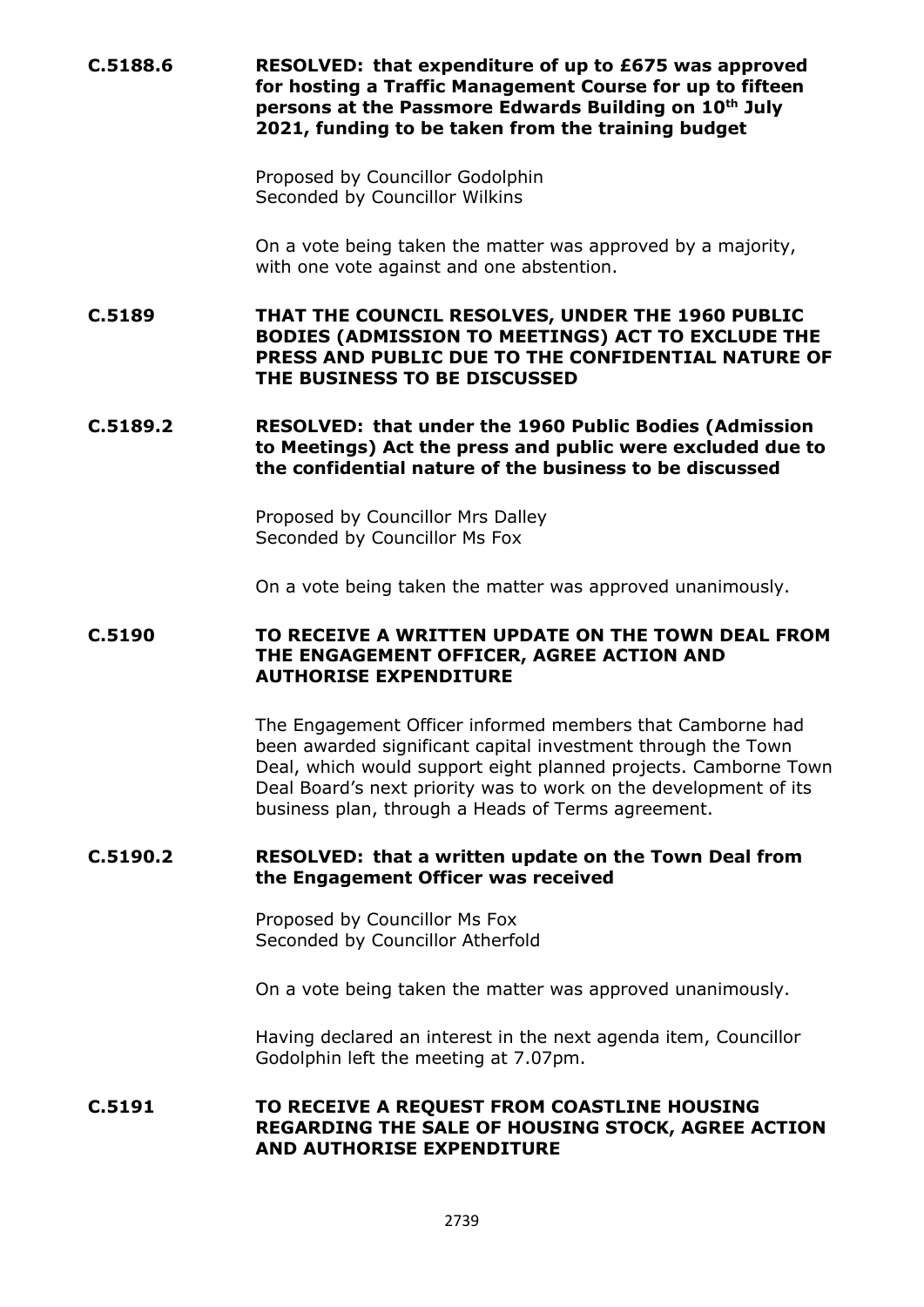The Town Clerk informed members that Coastline Housing was selling some of its stock and had indirectly approached the Town Council requesting that it keeps a list of tenants that would require housing.

Discussion took place and members considered the request.

Concern was expressed regarding:

- why the Town Council was being consulted instead of Cornwall Council's Housing department;
- a potential displacement of tenants that require affordable rental housing;
- whether the properties would be sold at the going market rate;
- whether tenants would be given the option to remain in their properties, in line with Cornwall Council guidelines;
- whether an opportunity to purchase would be given to local residents.

The Town Clerk recommended that the Town Council should defer making any decision until further information was available.

# **C.5191.2 RESOLVED: that a request from Coastline Housing regarding the sale of housing stock was received and that the matter was deferred, to be reviewed at a future meeting of this Council when further information was available**

Proposed by Councillor Ms Fox Seconded by Councillor Mrs Dalley

On a vote being taken the matter was approved unanimously.

Councillor Godolphin returned to the meeting at 7.16pm.

#### **C.5192 TO RECEIVE INITIAL DESIGNS FOR THE REFURBISHMENT OF PARK GERRY, AND REQUEST FUNDING FOR FURTHER DEVELOPMENT OF THE PROJECT. AGREE ACTION AND AUTHORISE EXPENDITURE**

The Amenities and Projects Officer gave a written and verbal presentation regarding the proposed refurbishment of Park Gerry and informed members that the Town Council had provisionally been awarded 98% of the required funding by the Town Deal, to be formally confirmed.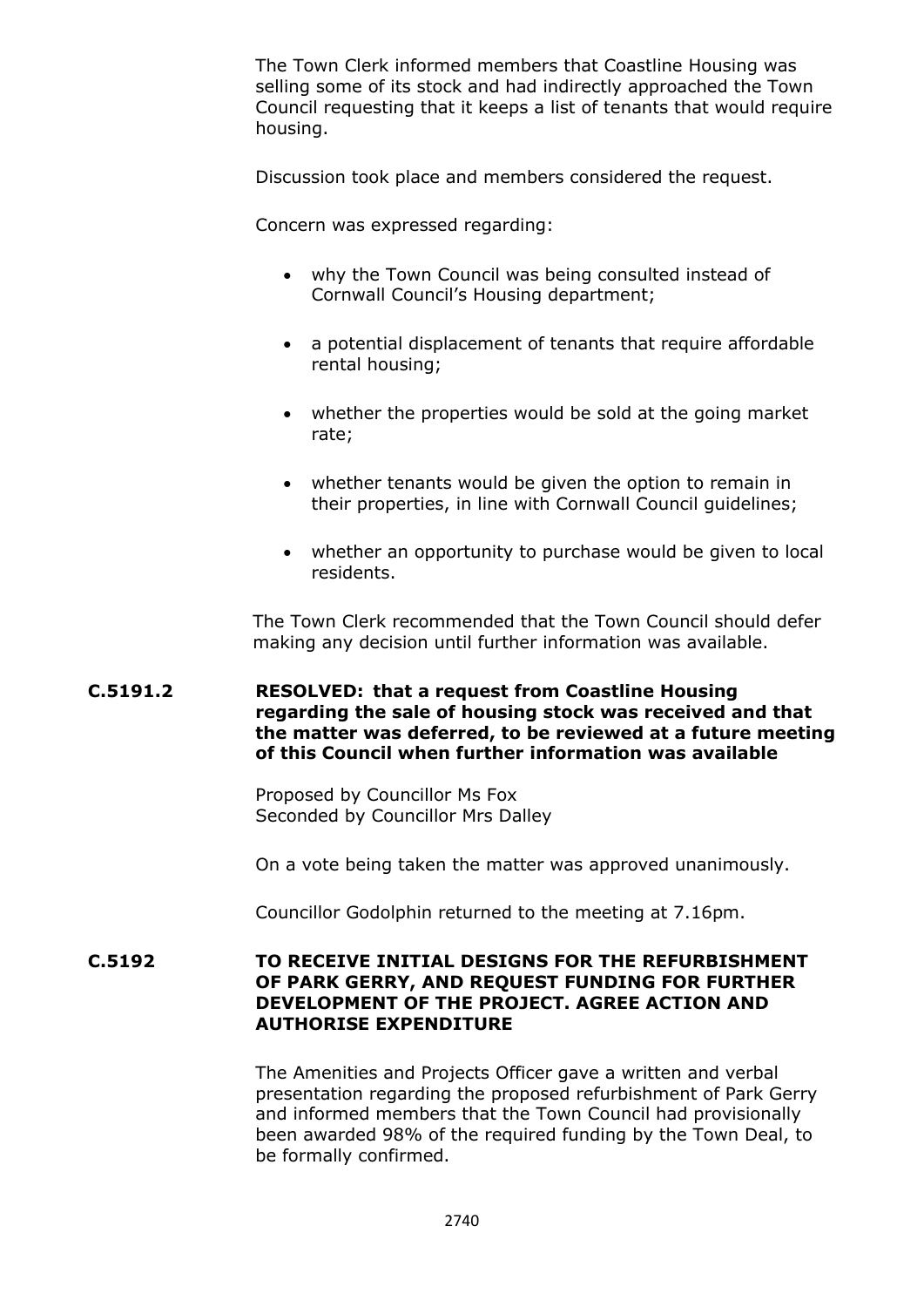The designs at this stage were tentative, at no cost to this Council, and would form the basis for a public consultation, to be held at the park on  $27<sup>th</sup>$  June, to gauge feedback. Local stakeholders would be given the opportunity for involvement and a public survey would go live on the Town Council's Commonplace platform on 11<sup>th</sup> June. Designs would be formally drawn up once the Council received a firm commitment of funding. The Amenities and Projects Officer explained that this project differed from the previous green space developments undertaken by this Council, as it was being funded directly from the Town Deal.

Members considered the proposal.

**C.5192.2 RESOLVED: that initial designs for the refurbishment of Park Gerry were received and that Option 2, to approve the use of the Amenities Team designs as a basis for a landscape architect to create scaled drawings and indicative ground level view artwork, was approved**

> Proposed by Councillor Godolphin Seconded by Councillor Champion

On a vote being taken the matter was approved unanimously.

**C.5193 TO RECEIVE RECOMMENDATIONS FROM THE PASSMORE EDWARDS BUILDING WORKING PARTY REGARDING APPOINTMENT OF A CONTRACTOR FOR THE PASSMORE EDWARDS BUILDING, APPROVE THE TENDER DOCUMENTS, AGREE ACTION AND AUTHORISE EXPENDITURE**

**C.5193.2 RESOLVED: that recommendations from the Passmore Edwards Building Working Party regarding appointment of a contractor for the Passmore Edwards Building were received and that recommendation PEB.99.2:**

> **to recommend to Full Council that the procurement documents and works schedule are approved for advertisement, for the appointment of a contractor for the reinstatement works of the Passmore Edwards Building**

#### **was approved**

Proposed by Councillor Godolphin Seconded by Councillor Champion

On a vote being taken the matter was approved unanimously.

# **C.5193.3 RESOLVED: that recommendation PEB.99.3 from the Passmore Edwards Building Working Party:**

**to recommend to Full Council that a provisional budget of £450,000 is approved for the works to the Passmore**